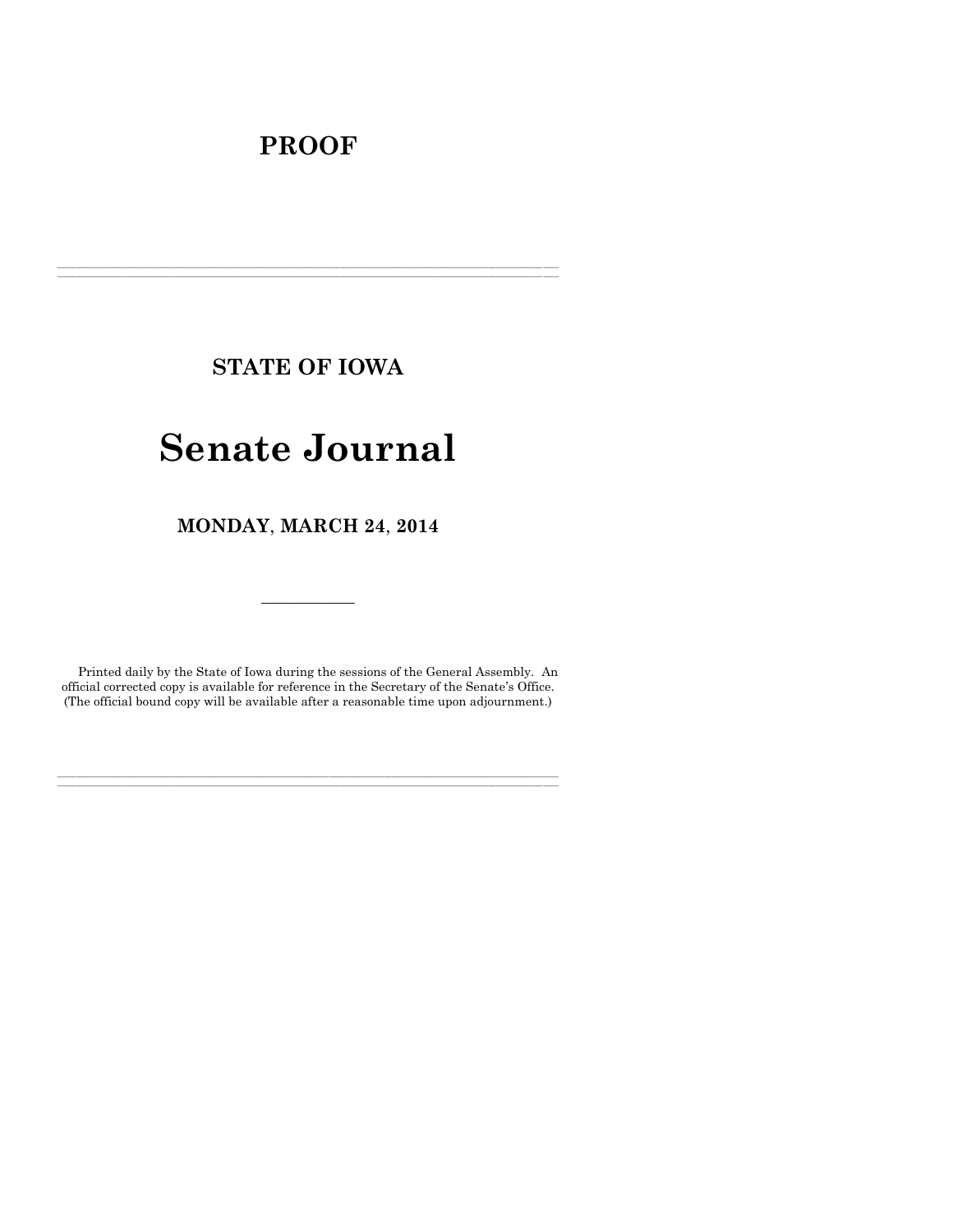# **JOURNAL OF THE SENATE**

 $\frac{1}{2}$ 

SEVENTY-FIRST CALENDAR DAY FORTY-FIRST SESSION DAY

Senate Chamber Des Moines, Iowa, Monday, March 24, 2014

The Senate met in regular session at 1:10 p.m., President Jochum presiding.

Prayer was offered by Pastor Thomas Ross of the Destiny Christian Church in Des Moines, Iowa. He was the guest of Senator Hatch.

# PLEDGE OF ALLEGIANCE

The Pledge of Allegiance was led by Senate Page Brooke Beatty.

The Journal of Thursday, March 20, 2014, was approved.

# INTRODUCTION OF GOVERNOR'S APPOINTEES

The Secretary of the Senate introduced Stephen Larson, the governor's appointee to be the Administrator of the Alcoholic Beverages Division. He was the guest of Senators Danielson and Schneider and the committee on State Government.

The Secretary of the Senate introduced Brian Ohorilko, the governor's appointee to be the Administrator of the State Racing and Gaming Commission. He was the guest of Senators Danielson and Rozenboom and the committee on State Government.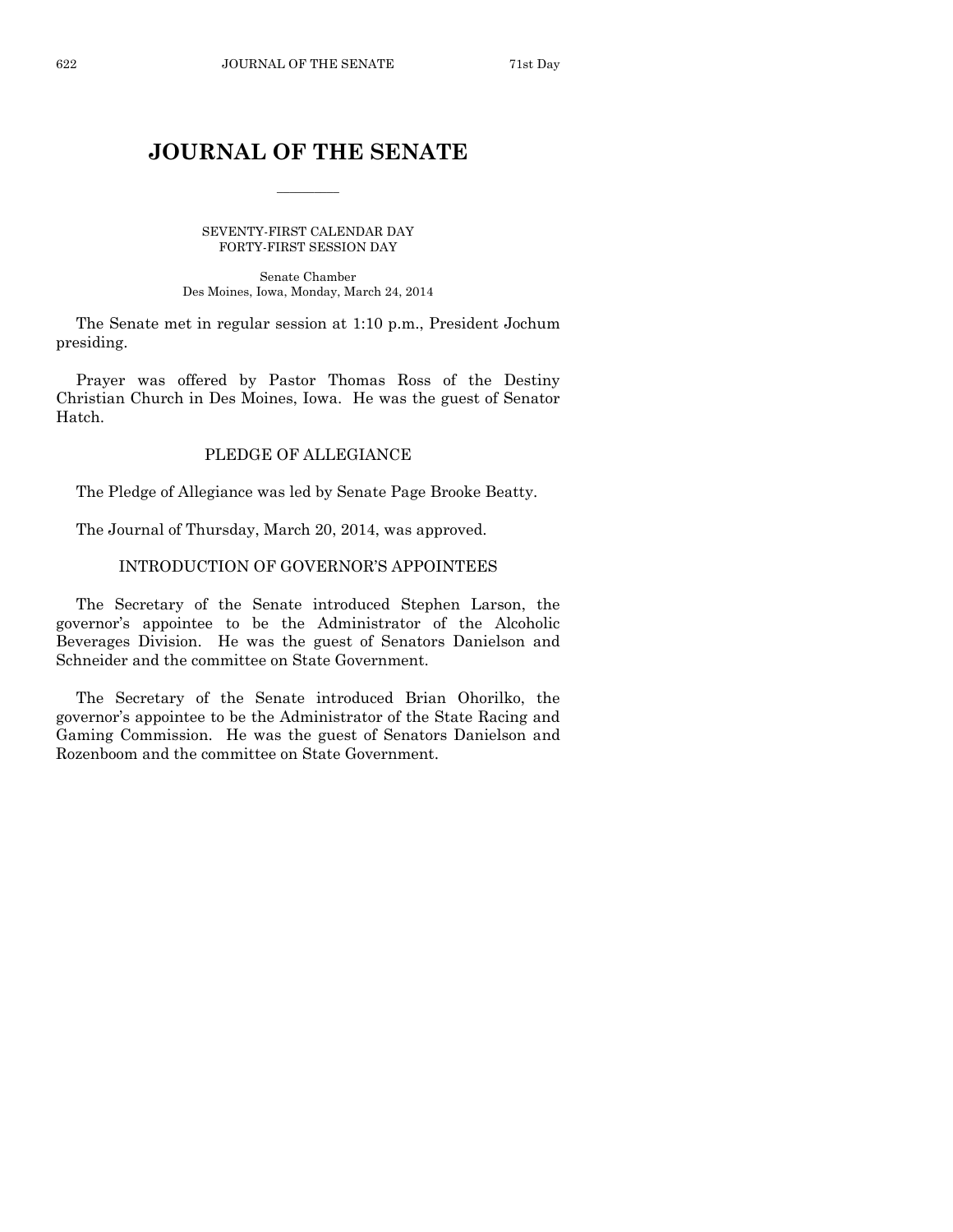# HOUSE MESSAGES RECEIVED

The following messages were received from the Chief Clerk of the House:

MADAM PRESIDENT: I am directed to inform your honorable body that the House has on March 20, 2014, **passed** the following bills in which the concurrence of the House was asked:

**[Senate File 2271](http://coolice.legis.iowa.gov/Cool-ICE/default.asp?Category=billinfo&Service=Billbook&frame=1&GA=85&hbill=SF2271)**, a bill for an act relating to the duties and authority of the college student aid commission relating to the registration of certain postsecondary schools, to interstate reciprocity agreements, and to registration fees collected by the commission.

**[Senate File 2328](http://coolice.legis.iowa.gov/Cool-ICE/default.asp?Category=billinfo&Service=Billbook&frame=1&GA=85&hbill=SF2328)**, a bill for an act providing for the reorganization of the Code provisions relating to the Iowa finance authority, revising and eliminating programs, including the beginning farm loan program, providing for existing tax credits, providing for the powers and duties of the authority, and including effective date provisions.

ALSO: That the House has on March 20, 2014, **concurred** in the Senate amendment **and passed** the following bill in which the concurrence of the House was asked:

**[House File 514](http://coolice.legis.iowa.gov/Cool-ICE/default.asp?Category=billinfo&Service=Billbook&frame=1&GA=85&hbill=HF514)**, a bill for an act relating to and requiring the return of stolen merchandise in the possession of a pawn shop owner or operator, and providing penalties.

#### RECESS

On motion of Senator Gronstal, the Senate recessed at 1:40 p.m. until 2:30 p.m.

#### RECONVENED

The Senate reconvened at 3:26 p.m., President Jochum presiding.

The Senate stood at ease at 3:27 p.m. until the fall of the gavel for the purpose of party caucuses.

The Senate resumed session at 4:04 p.m., President Jochum presiding.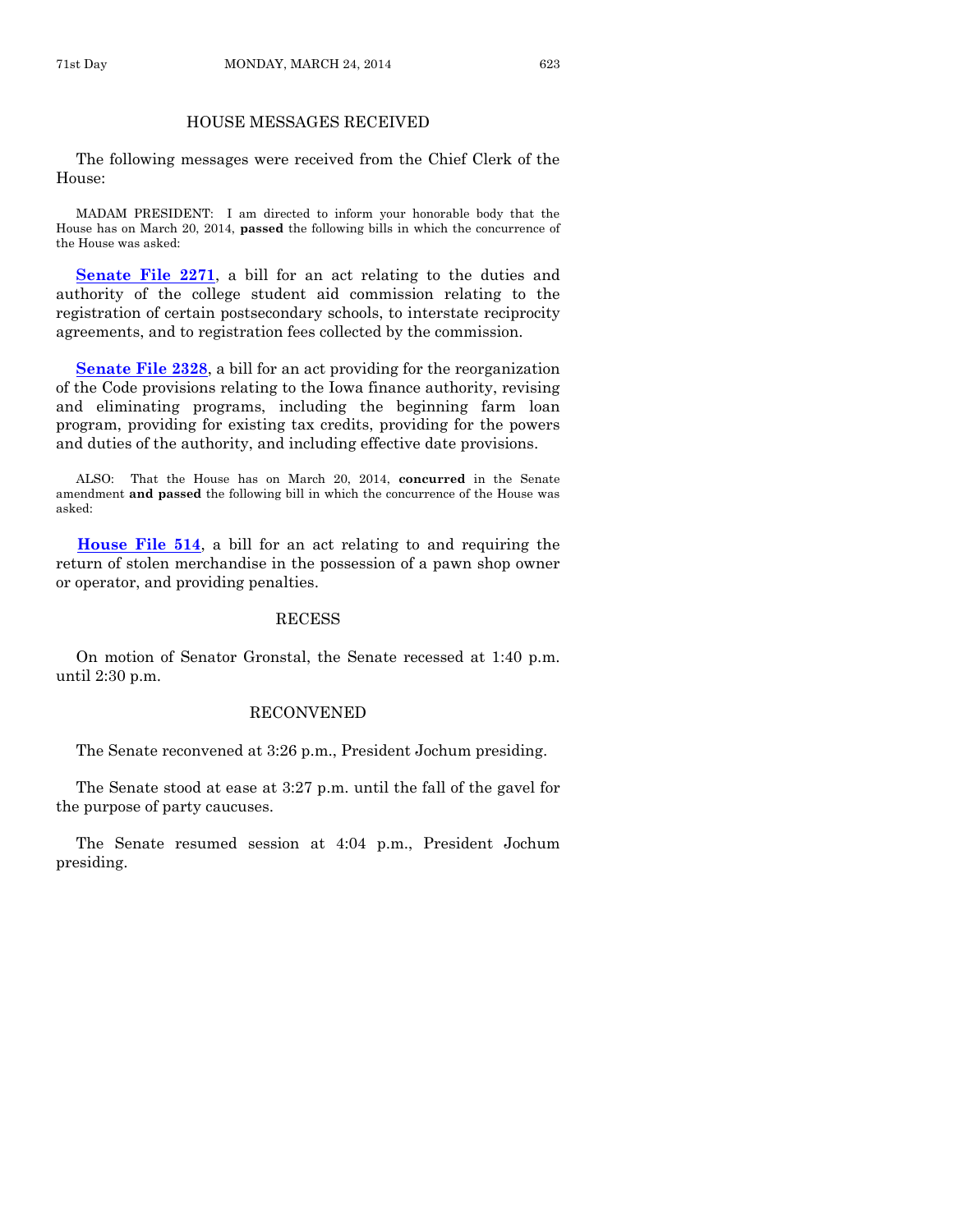# LEAVES OF ABSENCE

Leaves of absence were granted as follows:

Senators Greiner, Houser, Kapucian, Segebart, and Zumbach, until they arrive, on request of Senator Dix.

# CONSIDERATION OF BILL (Ways and Means Calendar)

Senator Gronstal asked and received unanimous consent to take up for consideration [Senate File 2341.](http://coolice.legis.iowa.gov/Cool-ICE/default.asp?Category=billinfo&Service=Billbook&frame=1&GA=85&hbill=SF2341)

# **[Senate File 2341](http://coolice.legis.iowa.gov/Cool-ICE/default.asp?Category=billinfo&Service=Billbook&frame=1&GA=85&hbill=SF2341)**

On motion of Senator Dotzler, **[Senate File 2341](http://coolice.legis.iowa.gov/Cool-ICE/default.asp?Category=billinfo&Service=Billbook&frame=1&GA=85&hbill=SF2341)**, a bill for an act relating to the rebate of sales tax imposed and collected at an automobile racetrack facility and including effective date and retroactive applicability provisions, was taken up for consideration.

Senator Dotzler moved that the bill be read the last time now and placed upon its passage, which motion prevailed by a voice vote, and the bill was read the last time.

On the question "Shall the bill pass?" [\(S.F. 2341\)](http://coolice.legis.iowa.gov/Cool-ICE/default.asp?Category=billinfo&Service=Billbook&frame=1&GA=85&hbill=SF2341), the vote was:

Yeas, 36:

| Anderson       | Danielson | Hart      | Ragan      |
|----------------|-----------|-----------|------------|
| Beall          | Dearden   | Hatch     | Rozenboom  |
| Bertrand       | Dix       | Hogg      | Schoenjahn |
| Black          | Dotzler   | Horn      | Seng       |
| Boettger       | Dvorsky   | Jochum    | Sinclair   |
| <b>Bolkcom</b> | Ernst     | Johnson   | Sodders    |
| <b>Brase</b>   | Feenstra  | Mathis    | Taylor     |
| Breithach      | Garrett   | McCoy     | Wilhelm    |
| Courtney       | Gronstal  | Petersen  | Zaun       |
| Nays, $9$ :    |           |           |            |
| Behn           | Chelgren  | Schneider |            |
| Bowman         | Guth      | Smith     |            |
| Chapman        | Quirmbach | Whitver   |            |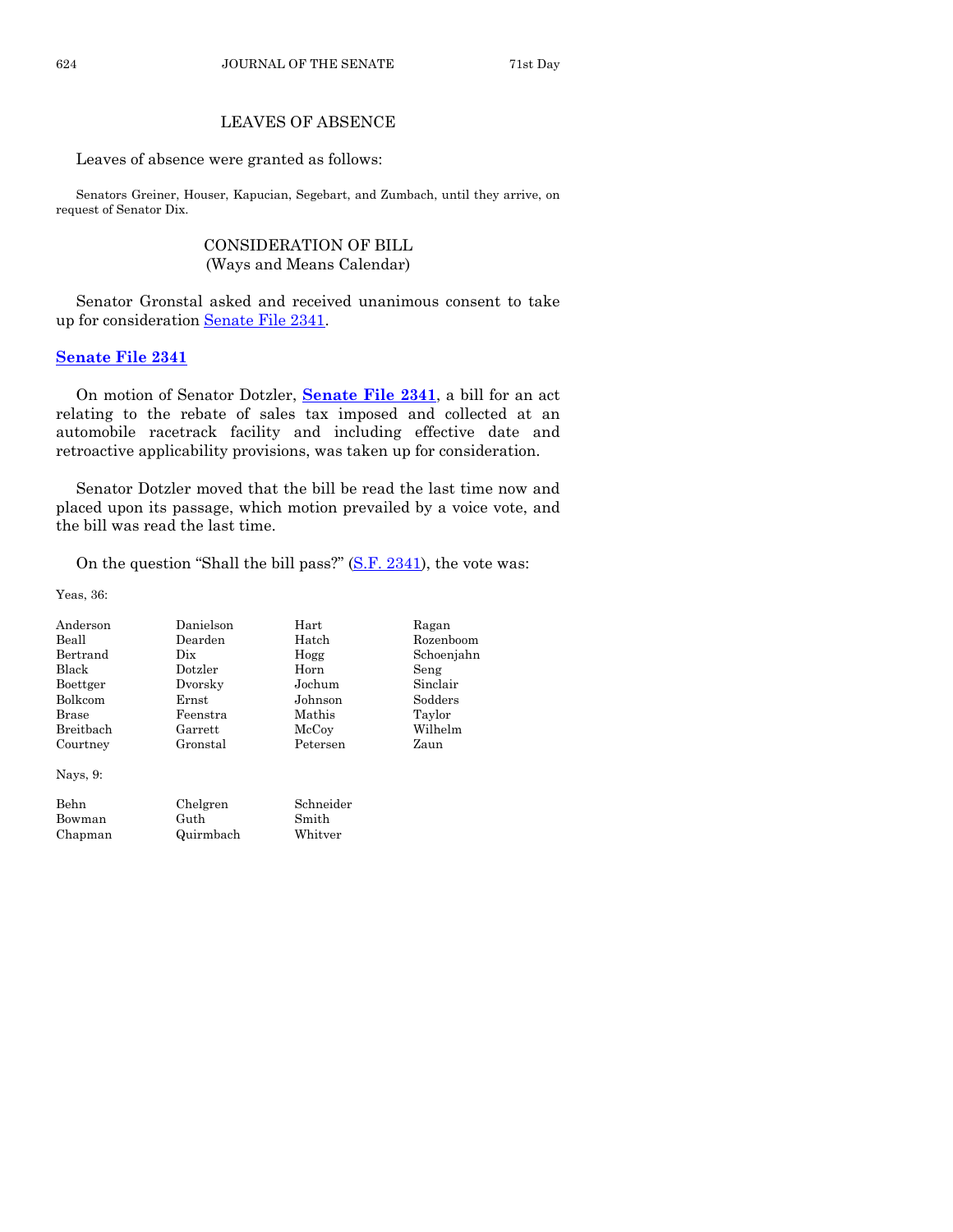Absent, 5:

| Greiner | Kapucian | Zumbach |
|---------|----------|---------|
| Houser  | Segebart |         |

The bill, having received a constitutional majority, was declared to have passed the Senate and the title was agreed to.

# CONSIDERATION OF BILLS (Unfinished Business Calendar)

Senator Gronstal asked and received unanimous consent to take up for consideration House Files 2278, 2181, 2159, 2132, and 159.

#### **[House File 2278](http://coolice.legis.iowa.gov/Cool-ICE/default.asp?Category=billinfo&Service=Billbook&frame=1&GA=85&hbill=HF2278)**

On motion of Senator Petersen, **[House File 2278](http://coolice.legis.iowa.gov/Cool-ICE/default.asp?Category=billinfo&Service=Billbook&frame=1&GA=85&hbill=HF2278)**, a bill for an act restricting disclosures of specified information by regional transit districts, and providing a penalty, placed on the Unfinished Business Calendar on March 20, 2014, with report of committee recommending passage, was taken up for consideration.

Senator Petersen moved that the bill be read the last time now and placed upon its passage, which motion prevailed by a voice vote, and the bill was read the last time.

On the question "Shall the bill pass?"  $(H.F. 2278)$ , the vote was:

Yeas, 45:

| Anderson     | Courtney  | Hatch     | Schoenjahn |
|--------------|-----------|-----------|------------|
| Beall        | Danielson | Hogg      | Seng       |
| Behn         | Dearden   | Horn      | Sinclair   |
| Bertrand     | Dix       | Jochum    | Smith      |
| Black        | Dotzler   | Johnson   | Sodders    |
| Boettger     | Dvorsky   | Mathis    | Taylor     |
| Bolkcom      | Ernst     | McCoy     | Whitver    |
| Bowman       | Feenstra  | Petersen  | Wilhelm    |
| <b>Brase</b> | Garrett   | Quirmbach | Zaun       |
| Breitbach    | Gronstal  | Ragan     |            |
| Chapman      | Guth      | Rozenboom |            |
| Chelgren     | Hart      | Schneider |            |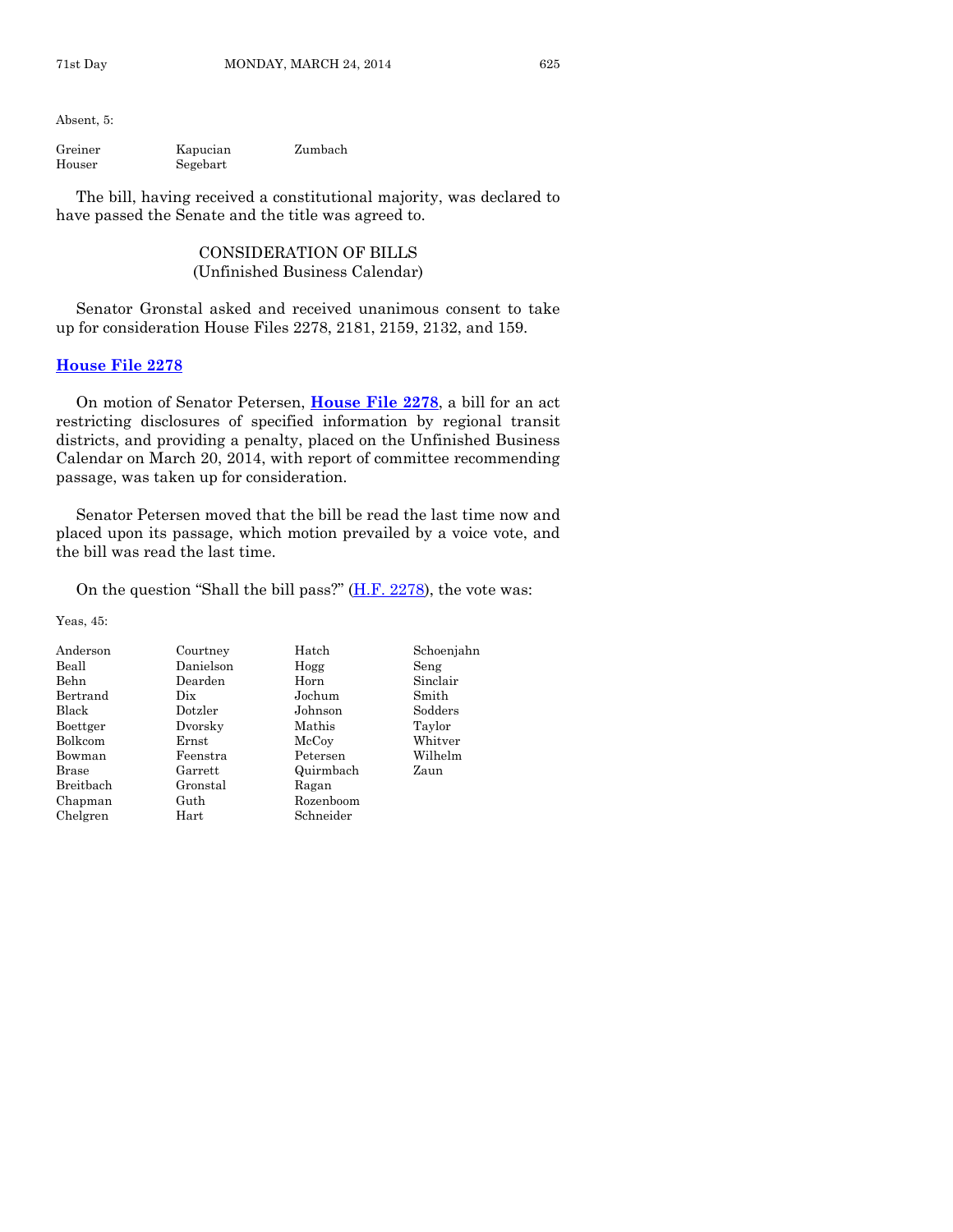Nays, none.

Absent, 5:

| Greiner | Kapucian | Zumbach |
|---------|----------|---------|
| Houser  | Segebart |         |

The bill, having received a constitutional majority, was declared to have passed the Senate and the title was agreed to.

## **[House File 2181](http://coolice.legis.iowa.gov/Cool-ICE/default.asp?Category=billinfo&Service=Billbook&frame=1&GA=85&hbill=HF2181)**

On motion of Senator Bowman, **[House File 2181](http://coolice.legis.iowa.gov/Cool-ICE/default.asp?Category=billinfo&Service=Billbook&frame=1&GA=85&hbill=HF2181)**, a bill for an act relating to the maximum weight of motor vehicles covered under the lemon law and including applicability provisions, placed on the Unfinished Business Calendar on March 20, 2014, with report of committee recommending passage, was taken up for consideration.

Senator Bowman moved that the bill be read the last time now and placed upon its passage, which motion prevailed by a voice vote, and the bill was read the last time.

On the question "Shall the bill pass?"  $(H.F. 2181)$ , the vote was:

Yeas, 45:

| Anderson          | Courtney             | Hatch     | Schoenjahn |
|-------------------|----------------------|-----------|------------|
| Beall             | Danielson            | Hogg      | Seng       |
| Behn              | Dearden              | Horn      | Sinclair   |
| Bertrand          | Dix.                 | Jochum    | Smith      |
| Black             | Dotzler              | Johnson   | Sodders    |
| Boettger          | Dvorsky              | Mathis    | Taylor     |
| Bolkcom           | $\rm Ernst$          | McCoy     | Whitver    |
| Bowman            | Feenstra             | Petersen  | Wilhelm    |
| Brase             | Garrett              | Quirmbach | Zaun       |
| Breitbach         | Gronstal             | Ragan     |            |
| Chapman           | Guth                 | Rozenboom |            |
| Chelgren          | Hart                 | Schneider |            |
| Nays, none.       |                      |           |            |
| Absent, 5:        |                      |           |            |
| Greiner<br>Houser | Kapucian<br>Segebart | Zumbach   |            |

The bill, having received a constitutional majority, was declared to have passed the Senate and the title was agreed to.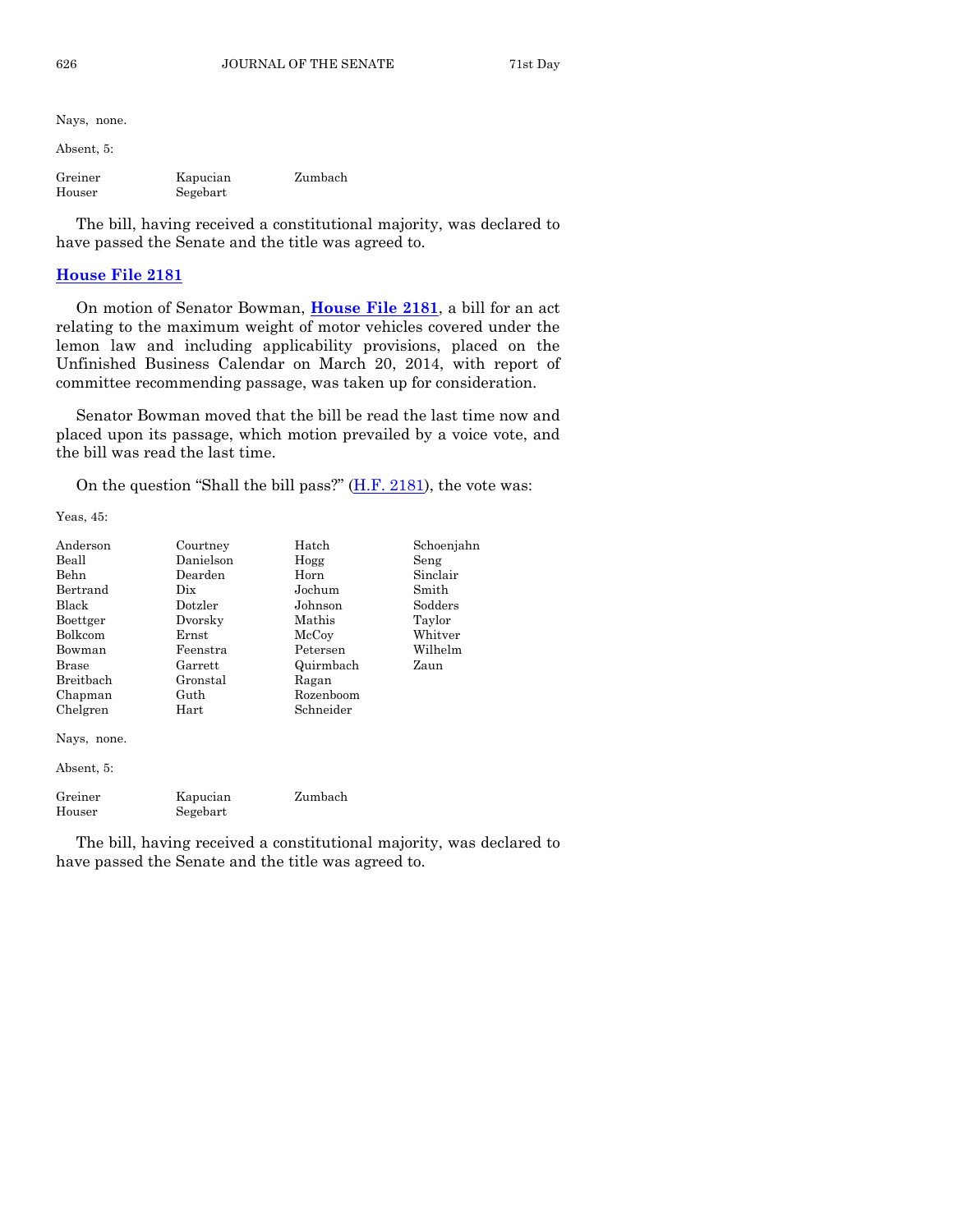## **[House File 2159](http://coolice.legis.iowa.gov/Cool-ICE/default.asp?Category=billinfo&Service=Billbook&frame=1&GA=85&hbill=HF2159)**

On motion of Senator Dotzler, **[House File 2159](http://coolice.legis.iowa.gov/Cool-ICE/default.asp?Category=billinfo&Service=Billbook&frame=1&GA=85&hbill=HF2159)**, a bill for an act relating to Miller trusts and including applicability provisions, placed on the Unfinished Business Calendar on March 20, 2014, with report of committee recommending passage, was taken up for consideration.

Senator Dotzler moved that the bill be read the last time now and placed upon its passage, which motion prevailed by a voice vote, and the bill was read the last time.

On the question "Shall the bill pass?"  $(H.F. 2159)$ , the vote was:

Yeas, 45:

| Anderson          | Courtney             | Hatch     | Schoenjahn |
|-------------------|----------------------|-----------|------------|
| Beall             | Danielson            | Hogg      | Seng       |
| <b>Behn</b>       | Dearden              | Horn      | Sinclair   |
| Bertrand          | Dix                  | Jochum    | Smith      |
| Black             | Dotzler              | Johnson   | Sodders    |
| Boettger          | Dvorsky              | Mathis    | Taylor     |
| Bolkcom           | Ernst                | McCoy     | Whitver    |
| Bowman            | Feenstra             | Petersen  | Wilhelm    |
| Brase             | Garrett              | Quirmbach | Zaun       |
| Breitbach         | Gronstal             | Ragan     |            |
| Chapman           | Guth                 | Rozenboom |            |
| Chelgren          | Hart                 | Schneider |            |
| Nays, none.       |                      |           |            |
| Absent, 5:        |                      |           |            |
| Greiner<br>Houser | Kapucian<br>Segebart | Zumbach   |            |

The bill, having received a constitutional majority, was declared to have passed the Senate and the title was agreed to.

#### **[House File 2132](http://coolice.legis.iowa.gov/Cool-ICE/default.asp?Category=billinfo&Service=Billbook&frame=1&GA=85&hbill=HF2132)**

On motion of Senator Taylor, **[House File 2132](http://coolice.legis.iowa.gov/Cool-ICE/default.asp?Category=billinfo&Service=Billbook&frame=1&GA=85&hbill=HF2132)**, a bill for an act establishing the Gideon fellowship program in the office of the state public defender, placed on the Unfinished Business Calendar on March 20, 2014, with report of committee recommending passage, was taken up for consideration.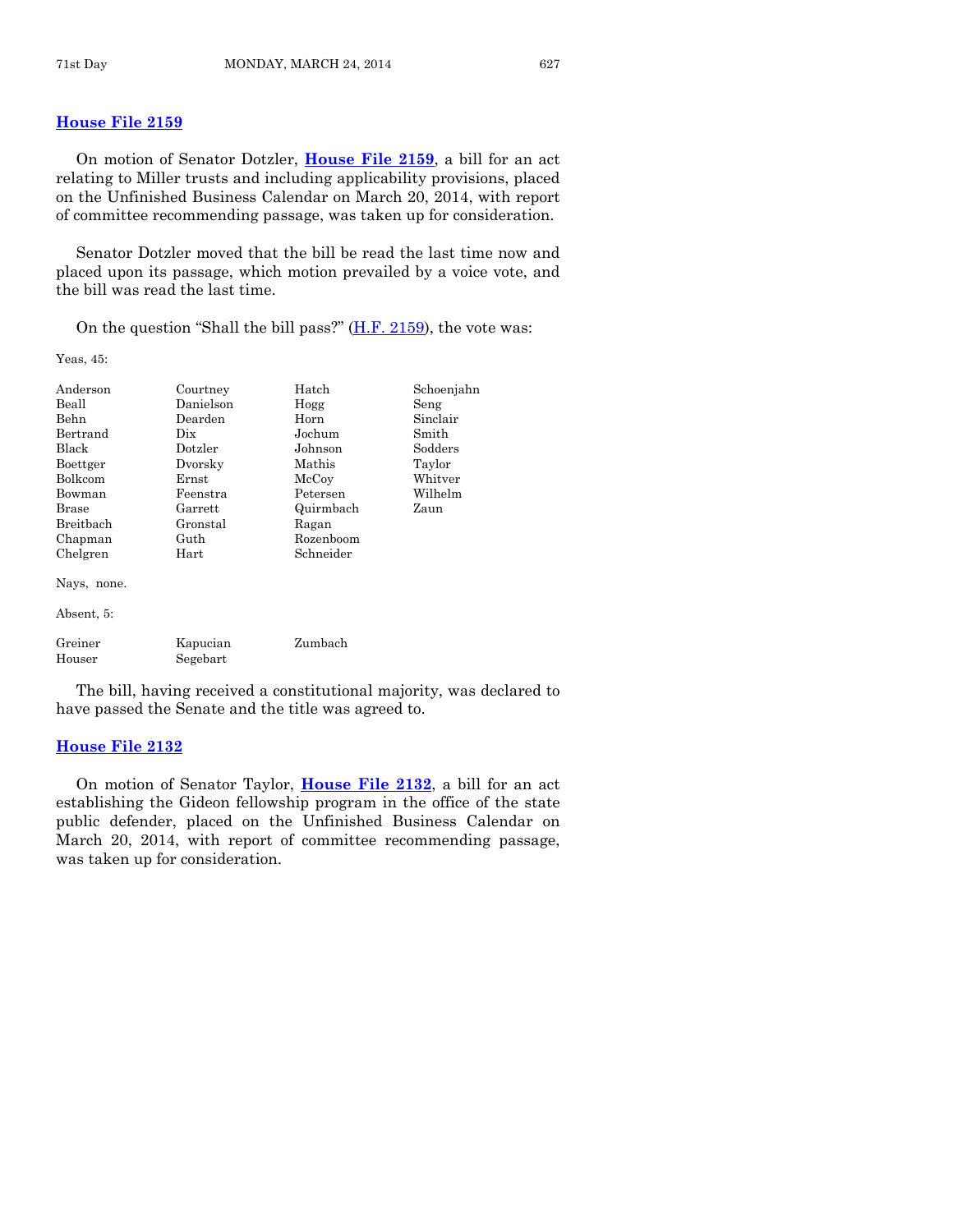Senator Taylor moved that the bill be read the last time now and placed upon its passage, which motion prevailed by a voice vote, and the bill was read the last time.

On the question "Shall the bill pass?" [\(H.F. 2132\)](http://coolice.legis.iowa.gov/Cool-ICE/default.asp?Category=billinfo&Service=Billbook&frame=1&GA=85&hbill=HF2132), the vote was:

Yeas, 45:

| Anderson       | Courtney  | Hatch     | Schoenjahn |
|----------------|-----------|-----------|------------|
| Beall          | Danielson | Hogg      | Seng       |
| Behn           | Dearden   | Horn      | Sinclair   |
| Bertrand       | Dix       | Jochum    | Smith      |
| Black          | Dotzler   | Johnson   | Sodders    |
| Boettger       | Dvorsky   | Mathis    | Taylor     |
| <b>Bolkcom</b> | Ernst     | McCoy     | Whitver    |
| Bowman         | Feenstra  | Petersen  | Wilhelm    |
| Brase          | Garrett   | Quirmbach | Zaun       |
| Breithach      | Gronstal  | Ragan     |            |
| Chapman        | Guth      | Rozenboom |            |
| Chelgren       | Hart      | Schneider |            |
| Nays, none.    |           |           |            |

Absent, 5:

| Greiner | Kapucian | Zumbach |
|---------|----------|---------|
| Houser  | Segebart |         |

The bill, having received a constitutional majority, was declared to have passed the Senate and the title was agreed to.

#### **[House File 159](http://coolice.legis.iowa.gov/Cool-ICE/default.asp?Category=billinfo&Service=Billbook&frame=1&GA=85&hbill=HF159)**

On motion of Senator Taylor, **[House File 159](http://coolice.legis.iowa.gov/Cool-ICE/default.asp?Category=billinfo&Service=Billbook&frame=1&GA=85&hbill=HF159)**, a bill for an act relating to the possession of certain products with the intent to use the products to manufacture a controlled substance, and making penalties applicable, placed on the Unfinished Business Calendar on March 20, 2014, with report of committee recommending passage, was taken up for consideration.

Senator Taylor offered amendment S-[5077,](http://coolice.legis.iowa.gov/Cool-ICE/default.asp?Category=billinfo&Service=Billbook&frame=1&GA=85&hbill=S5077) filed by him on March 18, 2014, to page 1 of the bill, and moved its adoption.

Amendment  $S-5077$  $S-5077$  was adopted by a voice vote.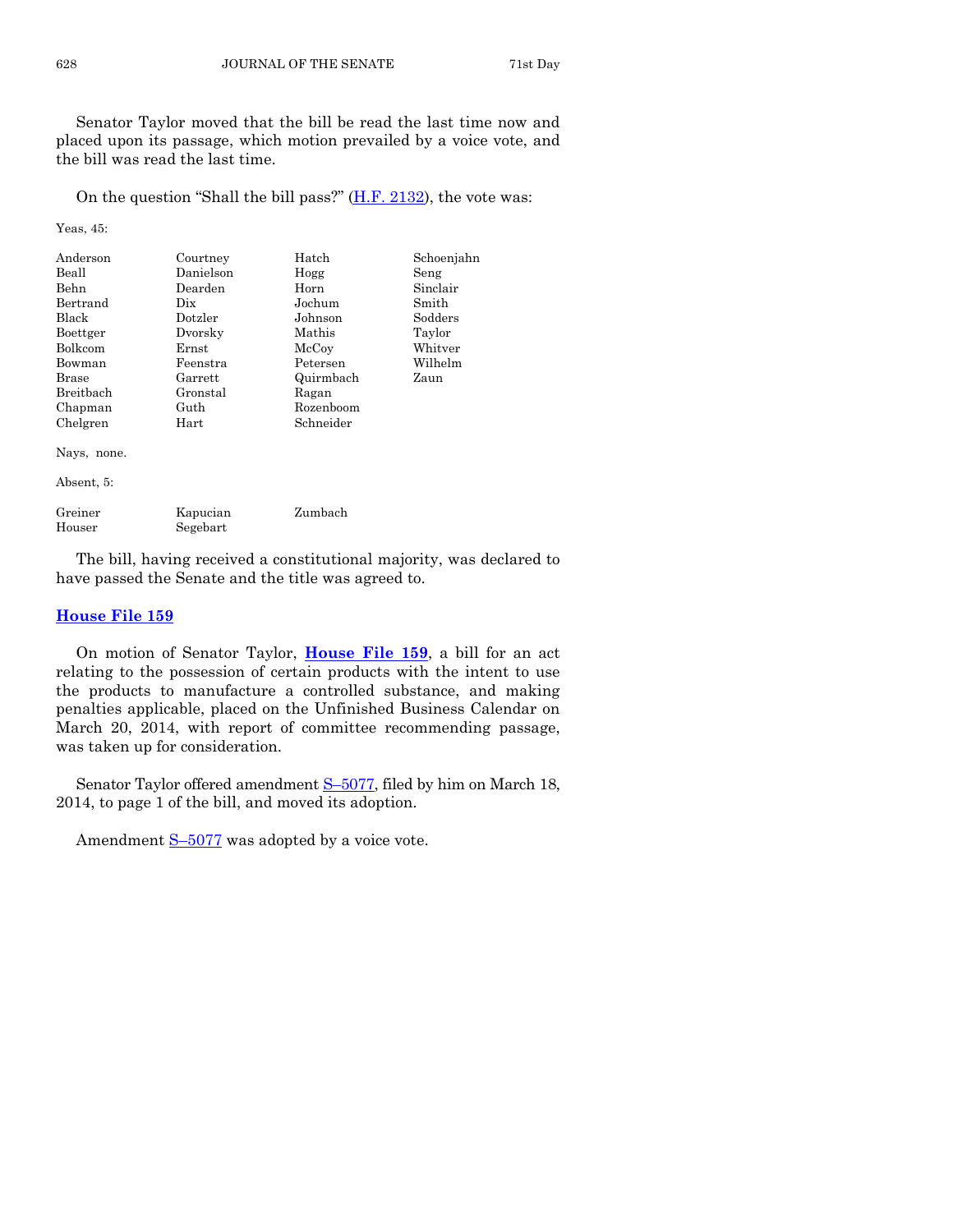Senator Taylor moved that the bill be read the last time now and placed upon its passage, which motion prevailed by a voice vote, and the bill was read the last time.

On the question "Shall the bill pass?"  $(H.F. 159)$ , the vote was:

Yeas, 45:

| Anderson         | Courtney  | Hatch     | Schoenjahn |
|------------------|-----------|-----------|------------|
| Beall            | Danielson | Hogg      | Seng       |
| Behn             | Dearden   | Horn      | Sinclair   |
| Bertrand         | Dix       | Jochum    | Smith      |
| <b>Black</b>     | Dotzler   | Johnson   | Sodders    |
| Boettger         | Dvorsky   | Mathis    | Taylor     |
| <b>Bolkcom</b>   | Ernst     | McCoy     | Whitver    |
| Bowman           | Feenstra  | Petersen  | Wilhelm    |
| Brase            | Garrett   | Quirmbach | Zaun       |
| <b>Breithach</b> | Gronstal  | Ragan     |            |
| Chapman          | Guth      | Rozenboom |            |
| Chelgren         | Hart      | Schneider |            |
|                  |           |           |            |

Nays, none.

Absent, 5:

| Greiner | Kapucian | Zumbach |
|---------|----------|---------|
| Houser  | Segebart |         |

The bill, having received a constitutional majority, was declared to have passed the Senate and the title was agreed to.

# IMMEDIATELY MESSAGED

Senator Gronstal asked and received unanimous consent that **[Senate File 2341](http://coolice.legis.iowa.gov/Cool-ICE/default.asp?Category=billinfo&Service=Billbook&frame=1&GA=85&hbill=SF2341)** and **House Files 159**, **2132**, **2159**, **2181**, and **2278** be **immediately messaged** to the House.

# ADJOURNMENT

On motion of Senator Gronstal, the Senate adjourned at 4:48 p.m. until 9:00 a.m., Tuesday, March 25, 2014.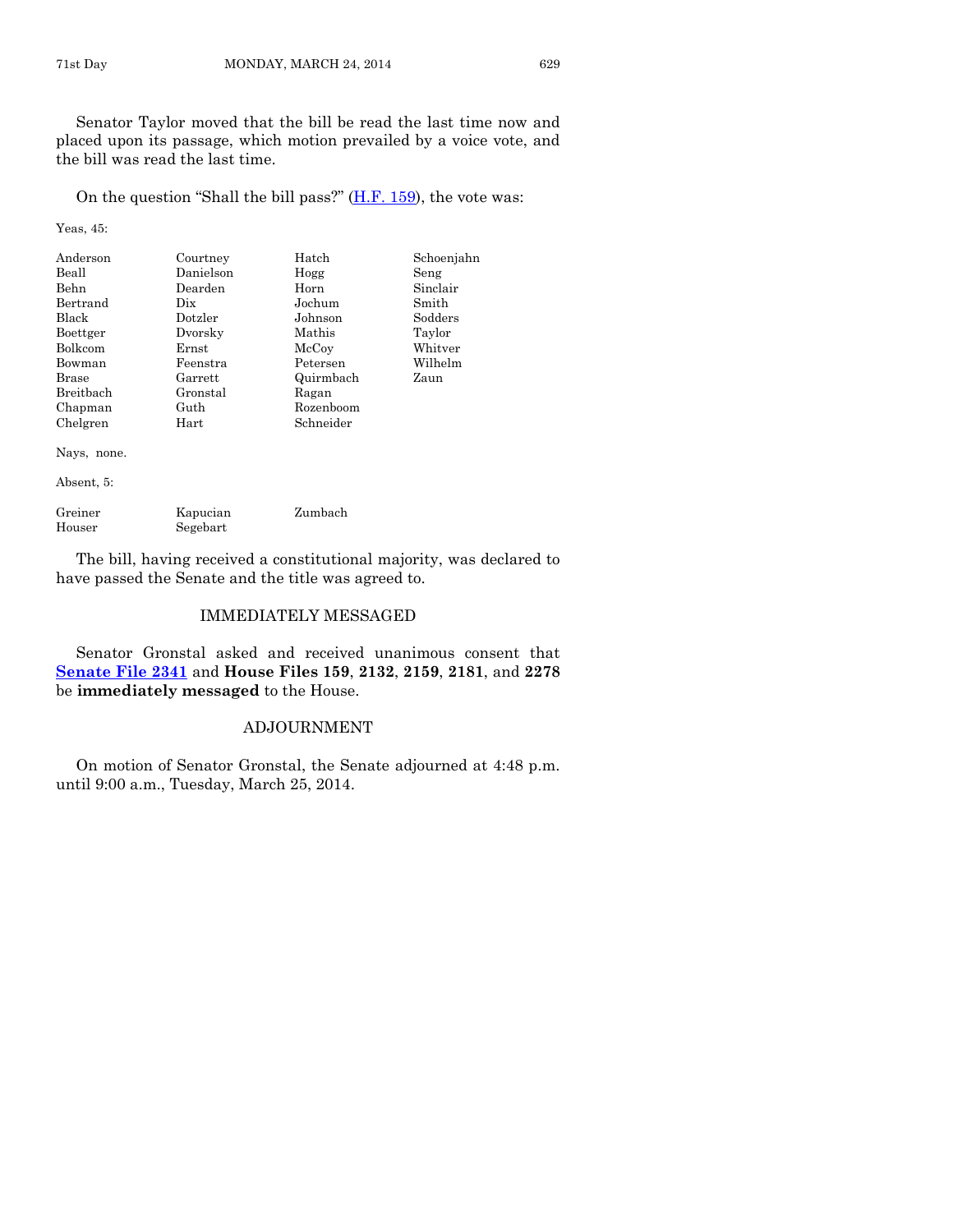# **APPENDIX**

# CERTIFICATES OF RECOGNITION

The Secretary of the Senate issued the following certificates of recognition:

Isabel Perrin, Sioux City – For receiving the Girl Scout Gold award. Senator Anderson.

Drew West, Highland Community Schools – For becoming 2014 IHSAA Wrestling Champion, #106. Senator Greiner.

# REPORTS OF COMMITTEE MEETINGS

#### **APPROPRIATIONS**

**Convened:** Monday, March 24, 2014, 1:30 p.m.

**Members Present:** Dvorsky, Chair; Danielson, Vice Chair; Chapman, Ranking Member; Black, Bolkcom, Courtney, Dotzler, Garrett, Guth, Hatch, Hogg, Kapucian, Mathis, McCoy, Petersen, Ragan, Rozenboom, Schoenjahn, Segebart, and Smith.

**Members Absent:** Ernst (excused).

**Committee Business:** Approved [SSB 3210.](http://coolice.legis.iowa.gov/Cool-ICE/default.asp?Category=billinfo&Service=Billbook&frame=1&GA=85&hbill=SSB3210)

**Adjourned:** 2:40 p.m.

**WAYS AND MEANS**

**Convened:** Monday, March 24, 2014, 2:50 p.m.

**Members Present:** Bolkcom, Chair; Seng, Vice Chair; Feenstra, Ranking Member; Behn, Bertrand, Black, Chapman, Dotzler, Hogg, Jochum, McCoy, Petersen, Quirmbach, Schneider, and Smith.

**Members Absent:** None.

**Committee Business:** Passed SFs 2032 and 2333.

**Adjourned:** 3:15 p.m.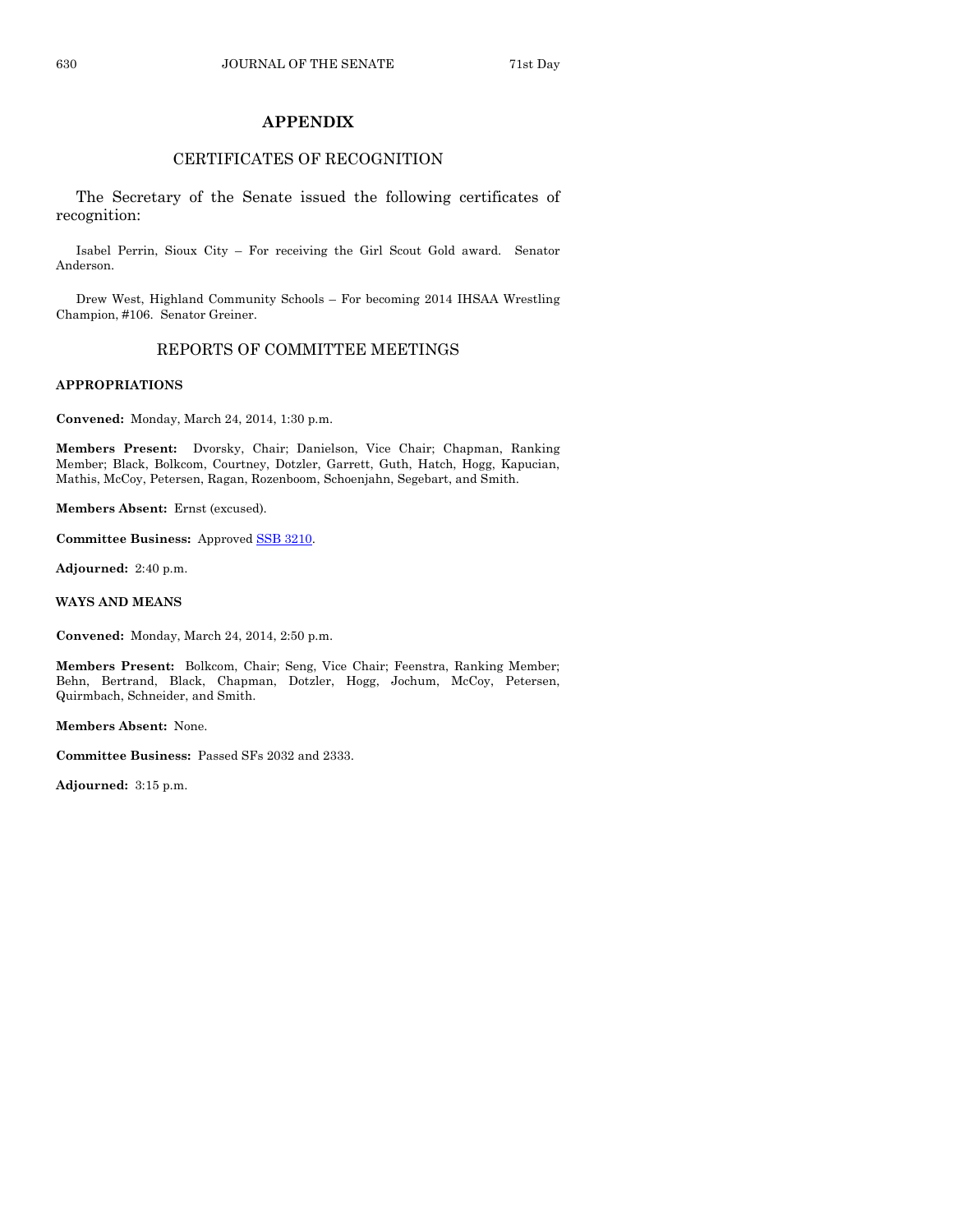# INTRODUCTION OF BILLS

**[Senate File 2342](http://coolice.legis.iowa.gov/Cool-ICE/default.asp?Category=billinfo&Service=Billbook&frame=1&GA=85&hbill=SF2342)**, by committee on Appropriations, a bill for an act relating to and making appropriations to certain state departments, agencies, funds, and certain other entities, providing for regulatory authority, and other properly related matters, and including effective date and retroactive applicability provisions.

Read first time under Rule 28 and **placed on Appropriations calendar**.

**[Senate File 2343](http://coolice.legis.iowa.gov/Cool-ICE/default.asp?Category=billinfo&Service=Billbook&frame=1&GA=85&hbill=SF2343)**, by committee on Ways and Means, a bill for an act relating to qualification requirements for the renewable energy tax credit.

Read first time under Rule 28 and **placed on Ways and Means calendar**.

**[Senate File 2344](http://coolice.legis.iowa.gov/Cool-ICE/default.asp?Category=billinfo&Service=Billbook&frame=1&GA=85&hbill=SF2344)**, by committee on Ways and Means, a bill for an act relating to renewable fuels, by providing for biobutanol and biobutanol blended gasoline, modifying the rate of the E-15 plus gasoline promotion tax credit and extending provisions for a biodiesel production refund, and including effective date and retroactive applicability provisions.

Read first time under Rule 28 and **placed on Ways and Means calendar**.

# FINAL COMMITTEE REPORTS OF BILL ACTION

#### **APPROPRIATIONS**

**Bill Title:** [\\*SENATE FILE 2342](http://coolice.legis.iowa.gov/Cool-ICE/default.asp?Category=billinfo&Service=Billbook&frame=1&GA=85&hbill=SF2342) [\(SSB 3210\),](http://coolice.legis.iowa.gov/Cool-ICE/default.asp?Category=billinfo&Service=Billbook&frame=1&GA=85&hbill=SSB3210) a bill for an act relating to and making appropriations to certain state departments, agencies, funds, and certain other entities, providing for regulatory authority, and other properly related matters, and including effective date and retroactive applicability provisions.

#### **Recommendation:** APPROVED COMMITTEE BILL.

**Final Vote:** Ayes, 13: Dvorsky, Danielson, Black, Bolkcom, Courtney, Dotzler, Hatch, Hogg, Mathis, McCoy, Petersen, Ragan, and Schoenjahn. Nays, 7: Chapman, Garrett, Guth, Kapucian, Rozenboom, Segebart, and Smith. Absent, 1: Ernst.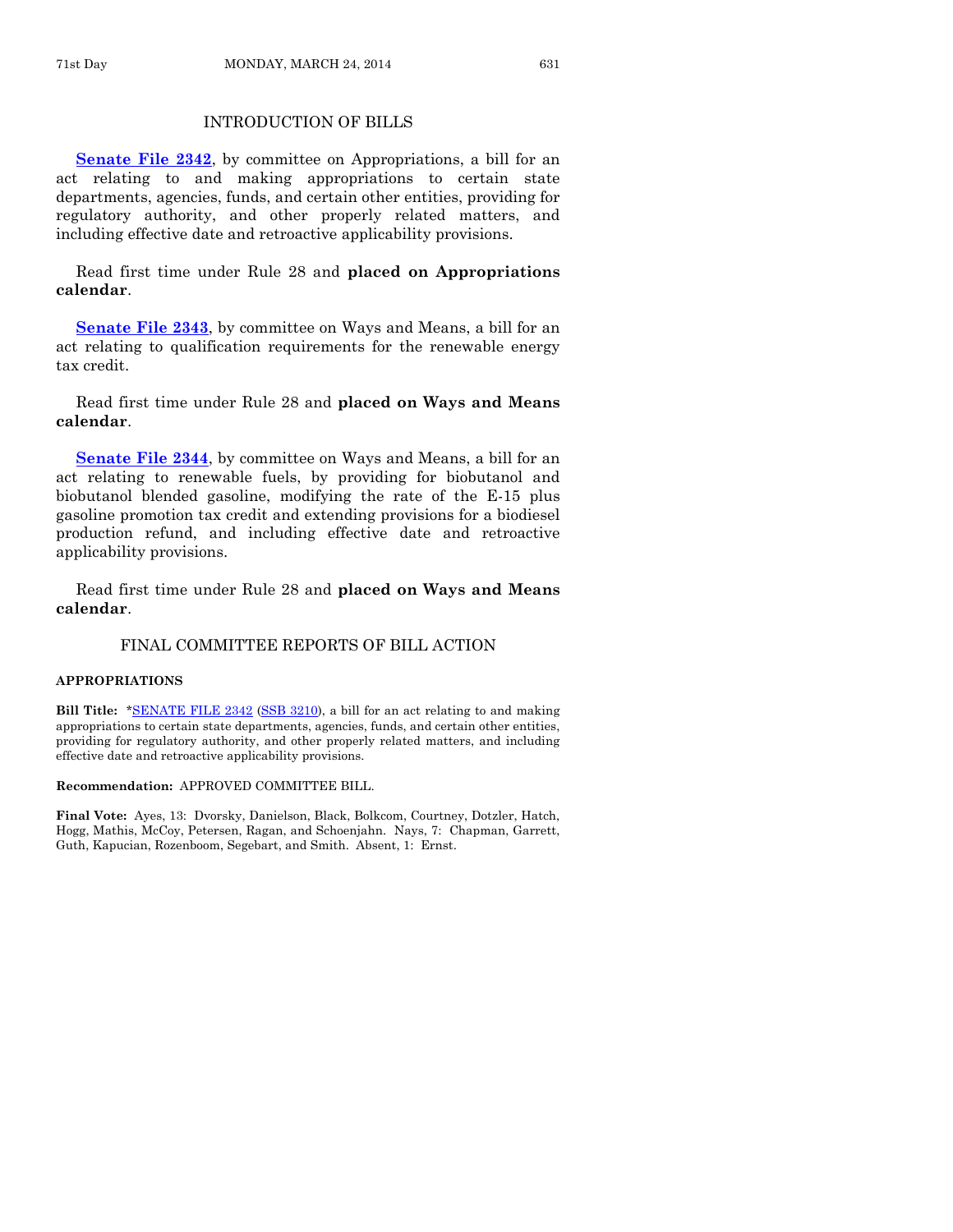#### **Fiscal Note:** NOT REQUIRED UNDER JOINT RULE 17.

\*Pursuant to Rule 40, the Legislative Services Agency reported nonsubstantive changes to the members of the Appropriations Committee on Senate [File 2342,](http://coolice.legis.iowa.gov/Cool-ICE/default.asp?Category=billinfo&Service=Billbook&frame=1&GA=85&hbill=SF2342) and they were attached to the committee report.

#### **WAYS AND MEANS**

**Bill Title:** [\\*SENATE FILE 2343](http://coolice.legis.iowa.gov/Cool-ICE/default.asp?Category=billinfo&Service=Billbook&frame=1&GA=85&hbill=SF2343) (formerly [SF 2032\),](http://coolice.legis.iowa.gov/Cool-ICE/default.asp?Category=billinfo&Service=Billbook&frame=1&GA=85&hbill=SF2032) a bill for an act relating to qualification requirements for the renewable energy tax credit.

#### **Recommendation:** APPROVED COMMITTEE BILL.

**Final Vote:** Ayes, 15: Bolkcom, Seng, Feenstra, Behn, Bertrand, Black, Chapman, Dotzler, Hogg, Jochum, McCoy, Petersen, Quirmbach, Schneider, and Smith. Nays, none. Absent, none.

#### **Fiscal Note:** NOT REQUIRED UNDER JOINT RULE 17.

\*Pursuant to Rule 40, the Legislative Services Agency reported nonsubstantive changes to the members of the Ways and Means Committee on Senate [File 2343,](http://coolice.legis.iowa.gov/Cool-ICE/default.asp?Category=billinfo&Service=Billbook&frame=1&GA=85&hbill=SF2343) and they were attached to the committee report.

#### **ALSO:**

**Bill Title:** [\\*SENATE FILE 2344](http://coolice.legis.iowa.gov/Cool-ICE/default.asp?Category=billinfo&Service=Billbook&frame=1&GA=85&hbill=SF2344) (formerly SF [2333\),](http://coolice.legis.iowa.gov/Cool-ICE/default.asp?Category=billinfo&Service=Billbook&frame=1&GA=85&hbill=SF2333) a bill for an act relating to renewable fuels, by providing for biobutanol and biobutanol blended gasoline, modifying the rate of the E-15 plus gasoline promotion tax credit and extending provisions for a biodiesel production refund, and including effective date and retroactive applicability provisions.

#### **Recommendation:** APPROVED COMMITTEE BILL.

**Final Vote:** Ayes, 15: Bolkcom, Seng, Feenstra, Behn, Bertrand, Black, Chapman, Dotzler, Hogg, Jochum, McCoy, Petersen, Quirmbach, Schneider, and Smith. Nays, none. Absent, none.

#### **Fiscal Note:** NOT REQUIRED UNDER JOINT RULE 17.

\*Pursuant to Rule 40, the Legislative Services Agency reported nonsubstantive changes to the members of the Ways and Means Committee on Senate [File 2344,](http://coolice.legis.iowa.gov/Cool-ICE/default.asp?Category=billinfo&Service=Billbook&frame=1&GA=85&hbill=SF2344) and they were attached to the committee report.

#### REPORT OF THE SECRETARY OF THE SENATE

MADAM PRESIDENT: Pursuant to Senate Rule 21, I report that in enrolling [Senate File 2131,](http://coolice.legis.iowa.gov/Cool-ICE/default.asp?Category=billinfo&Service=Billbook&frame=1&GA=85&hbill=SF2131) the following corrections were made:

1. Page 22, line 1, capitalized "Ten-Year" to match other reference in the bill.

MICHAEL E. MARSHALL Secretary of the Senate